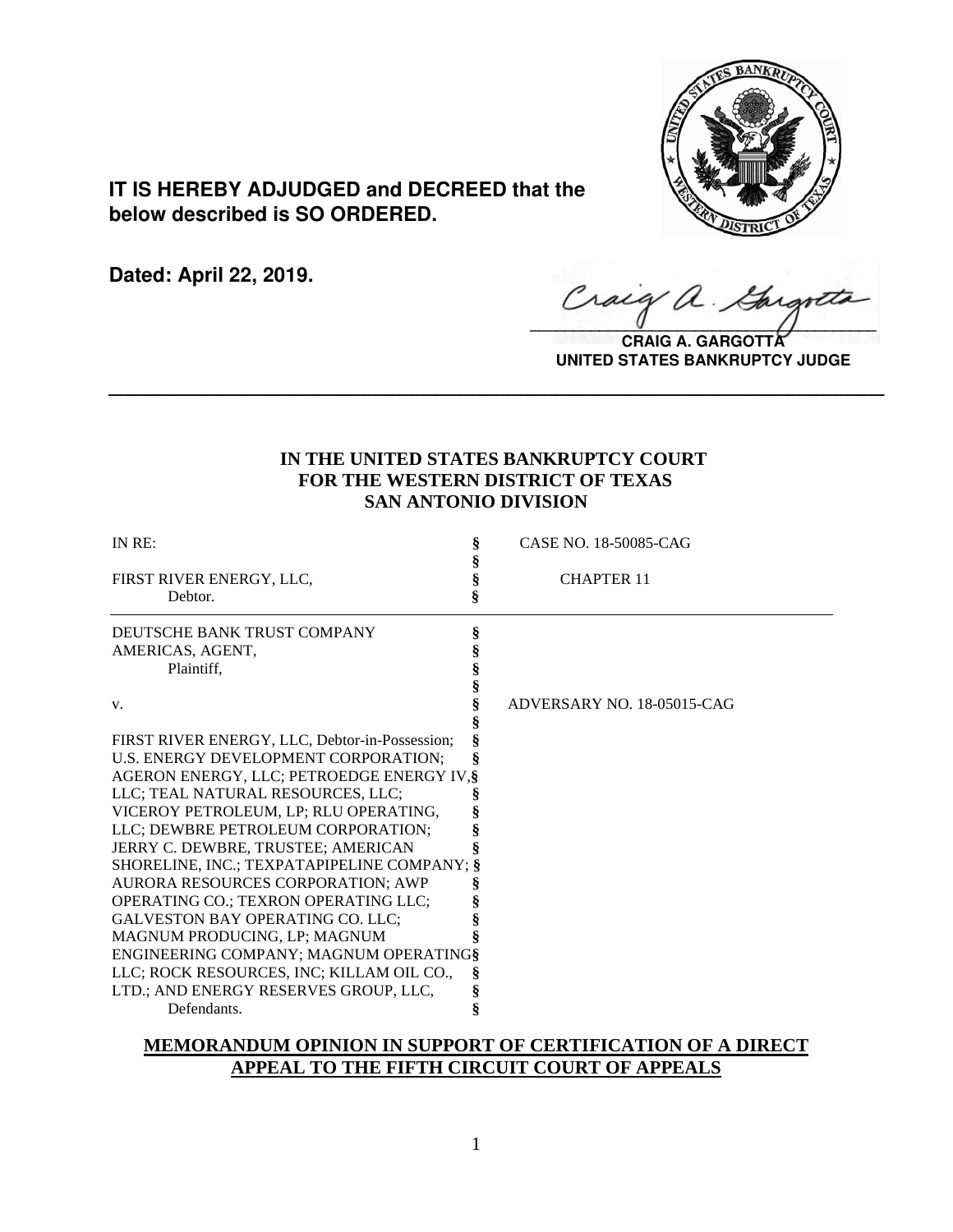This Memorandum Opinion is issued in support of a Certification of a Direct Appeal to the United States Court of Appeals for the Fifth Circuit.

## **STATUTORY AND RULE AUTHORITY**

This certification is made pursuant to 28 U.S.C.  $\S$  [1](#page-1-0)58(d)(2).<sup>1</sup> This certification is governed by Fed. R. Bankr. P. 8006.[2](#page-1-1)

# **FACTS AND LAW ESTABLISHING THIS COURT'S AUTHORITY**

Under Rule 8006, the matter that is the subject of a direct appeal is "pending" in the Bankruptcy Court for 30 days after the effective date under Rule 8002 of the first notice of appeal of the order for which direct review is sought. The Court finds as follows:

On March 7, 2019, the Court issued its Memorandum Opinion Granting, In Part and Denying, In Part Agent's Motion for Summary Judgment and Alternative Motion for Partial Summary Judgment (ECF No.  $114$ )<sup>[3](#page-1-2)</sup> ("Memorandum Opinion") and its accompanying Order Granting, In Part and Denying, In Part Agent's Motion for Summary Judgment and Alternative Motion for Partial Summary Judgment (ECF No. 113) (collectively, the "Summary Judgment Rulings"). On March 21, 2019, a Notice of Appeal (ECF No. 118) and Motion for Leave to Appeal (ECF No. 119) were filed by the following producers who are defendants in this case: U.S. Energy Development Corporation; Ageron Energy, LLC; Petroedge Energy IV, LLC; Teal Natural Resources, LLC; Crimson Energy Partners IV, LLC; Viceroy Petroleum, LP; RLU Operating, LLC; Dewbre Petroleum Corporation; Jerry C. Dewbre, Trustee; American Shoreline Inc.; Texpata Pipeline Company; Aurora Resources Corporation; AWP Operating Co.; Texron

<span id="page-1-1"></span><span id="page-1-0"></span><sup>&</sup>lt;sup>1</sup> Hereinafter, all code sections refer to title 28 of the United States Code unless specifically noted otherwise. <sup>2</sup>Hereinafter, all rules refer to the Federal Rules of Bankruptcy Procedure unless specifically noted otherwise.

<span id="page-1-2"></span><sup>&</sup>lt;sup>3</sup>Hereinafter, all citations to documents filed on ECF refer to documents filed in this Court in Adversary No. 18-05015-CAG unless specifically noted otherwise.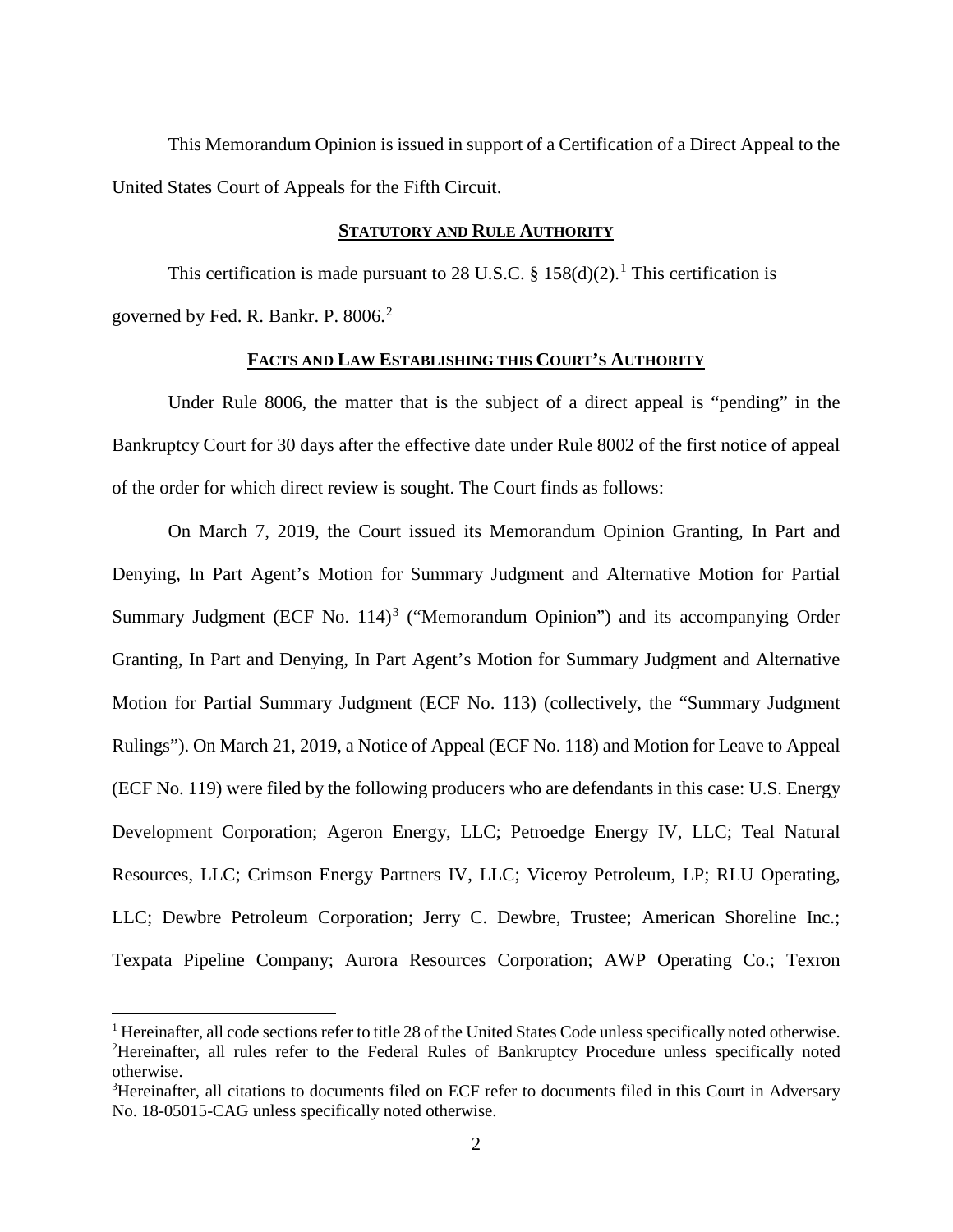Operating LLC; Magnum Producing, LP; Magnum Engineering Company; Magnum Operating LLC; Rock Resources, Inc.; Killam Oil Co., Ltd.; and Energy Reserves Group, LLC (collectively referred to hereinafter as "Producers").<sup>[4](#page-2-0)</sup> The Notice of Appeal was timely filed under Rule 8002(a)(1), and March 21, 2019 is the "effective" date of the Notice of Appeal under Rule 8002(a). Producers' Notice of Appeal and Motion for Leave to Appeal were transmitted to the United States District Court for the Western District of Texas ("District Court") and assigned Case No. 19-cv-00301.

This Court held a status hearing on March 27, 2019 at which the Court requested the Parties' positions on certifying certain questions of law discussed in the Summary Judgment Rulings to the United States Court of Appeals for the Fifth Circuit ("Fifth Circuit"). At the status hearing, the Court permitted the Parties to submit optional briefing regarding their positions on direct certification of questions of law addressed by the Summary Judgment Rulings.

After the status hearing, plaintiff Deutsche Bank Trust Company Americas, Agent ("Agent") filed Agent's Response to Producer Group Defendants' Motion for Leave to Appeal; Alternatively, Motion for Leave to Cross-Appeal (Case No. 19-cv-00301, ECF No. 2) on April 3, 2019 with the District Court that opposed Producers' request for leave to appeal and argued, in the alternative, that Agent should be allowed to cross-appeal the Summary Judgment Rulings if Producers' Motion for Leave to Appeal is granted. On April 5, 2019, this Court entered an Order Granting Agent's Motion to Extend Time to Appeal (ECF No. 126) permitting an extension of time under Rule  $8002(d)(1)$  for Agent to file a notice of appeal to cross-appeal the Summary Judgment Rulings. On April 9, 2019, this Court entered an Order Granting Debtor's Joinder to Agent's Motion to Extend Time to File a Notice of Appeal (ECF No. 126), which also granted

 $\overline{a}$ 

<span id="page-2-0"></span>**<sup>4</sup>** Intervenors RADCO Operations, L.P. and RHEACO, Ltd. did not appeal the Summary Judgment Rulings.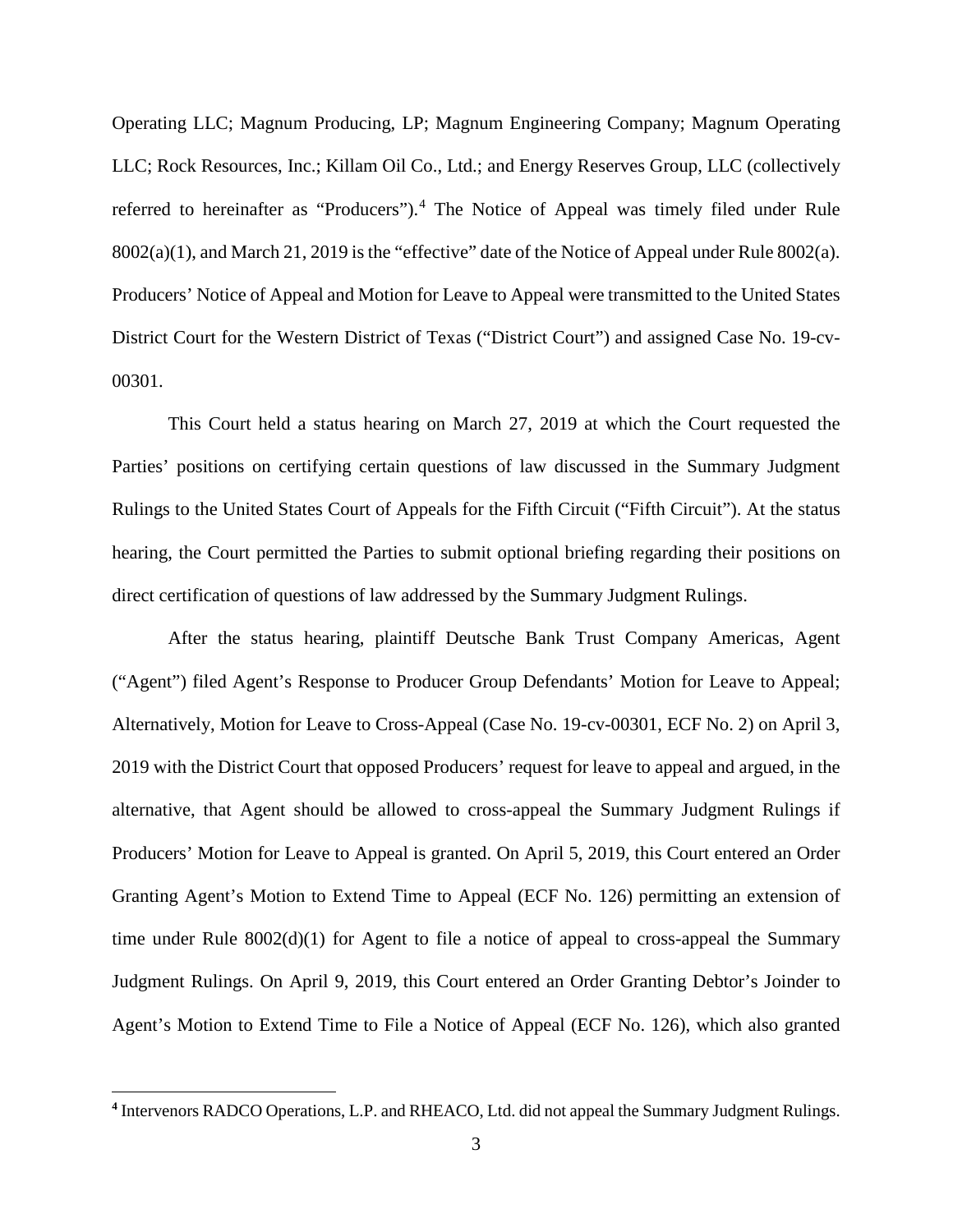Debtor an extension of time to file a notice of appeal under Rule 8002(d)(1). Producers filed Producer Group Defendants' Statement of Issues and Designation of Record on Appeal on April 4, 2019 (ECF No. 123). Agent filed Agent's Statement of Issues on Appeal and Designation of Additional Items to be Included in the Record on Appeal Regarding Notice of Appeal at Docket Number 119 (ECF No. 131).

On April 16, 2019, Producers filed their Advisory and Statement of Producer Group Defendants in Support of the Court's Certification of Direct Appeal to the United States Court of Appeals for the Fifth Circuit (ECF No. 132) ("Producers' Advisory in Support of Direct Appeal"). Producers' Advisory in Support of Direct Appeal asserts that certain questions of law discussed in the Summary Judgment Rulings meet the standards for direct appeal under 28 U.S.C. § 158(b). Producers' Advisory in Support of Direct Appeal apparently "supports" certification but does not request certification. On April 16, 2019, Agent filed Agent's Memorandum of Law Regarding Timing of Certification of Direct Appeal (ECF No. 133) ("Agent's Memorandum on Certification"). Agent's Memorandum on Certification contends that the Summary Judgment Rulings do not constitute a final, appealable judgment because they do not dispose of all claims brought in the adversary proceeding. Agent contends that certification would be premature under § 158(a) because the District Court has not granted Producers' Motion for Leave to Appeal. As such, Agent does not support a certification for direct appeal. On April 16, 2019, debtor First River Energy, LLC ("Debtor" or "First River") filed Debtor's Statement Regarding Timing of Certification of Direct Appeal (ECF No. 134) ("Debtor's Statement"). Debtor's Statement concurred with the Court's position that April 21, 2019 is the deadline for the Court to certify the appeal.<sup>[5](#page-3-0)</sup>

<span id="page-3-0"></span><sup>&</sup>lt;sup>5</sup> April 21, 2019 is a Sunday. Under Rule 9006, the Court's deadline to certify the appeal is Monday, April 22, 2019.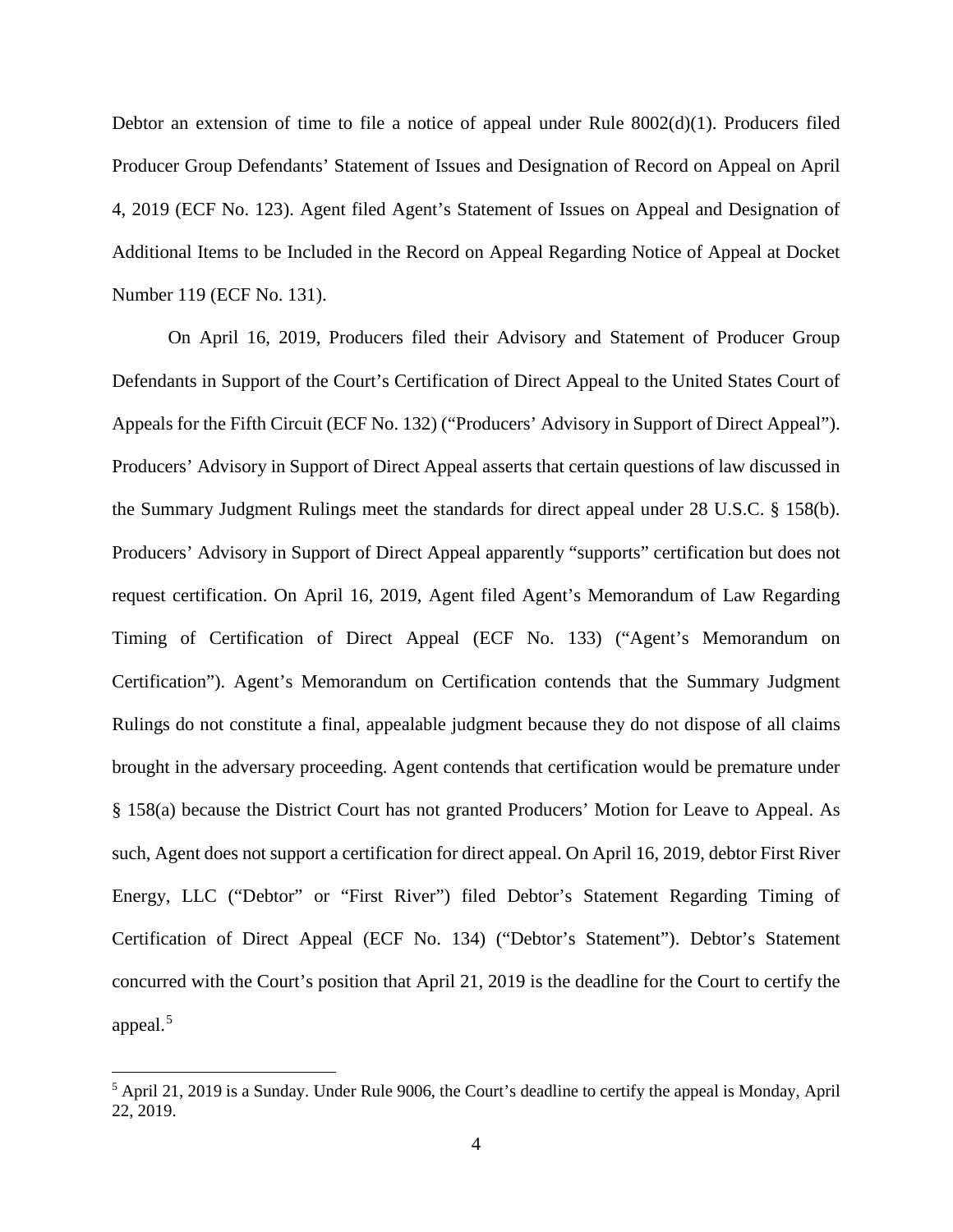## **JURISDICTION AND CERTIFICATION OF INTERLOCUTORY ORDERS FOR DIRECT APPEAL TO THE CIRCUIT COURT OF APPEALS**

### **A. Jurisdiction**

Under Rule 8006(e), a court may *sua sponte* certify a direct appeal to the court of appeals on its own motion set forth in a separate document. To properly certify a direct appeal, a court must serve its certification, along with an opinion or memorandum that contains the information required by Rule  $8006(f)(2)(A)$ –(D), on the parties to the appeal in the manner required by Rule  $8003(c)(1)$ .

For a court to have jurisdiction to certify a direct appeal, the matter must be "pending" in that court. Fed. R. Bankr. P. 8006(d). For the purposes of Rule 8006, "a matter remains pending in the bankruptcy court for 30 days after the effective date under Rule 8002 of the first notice of appeal from the judgment, order, or decree for which direct review is sought." Fed. R. Bankr. P. 8006(B). "A matter is pending in the district court . . . thereafter." *Id*.

In the present case, Producers filed their Notice of Appeal and Motion for Leave to Appeal on March 21, 2019, and both documents were docketed on March 21, 2019. (ECF Nos. 118, 119). The matters at issue in the appeal remain pending in the bankruptcy court for thirty days after March 21, 2019. Fed. R. Bankr. P. 8006(b). Here, the thirtieth day is Saturday, April 20, 2019. Under Rule 9006, if a time period specified in the Federal Rules of Bankruptcy Procedure is stated in days, "the period continues to run until the end of the next day that is not a Saturday, Sunday, or legal holiday." As such, for the purpose of retaining jurisdiction under Rule 8006(b), the Court finds that this matter is "pending" in the bankruptcy court through Monday, April 22, 2019.

# **B. Certification of Interlocutory Orders for Direct Appeal to the Circuit Court of Appeals**

Under Rule 8006(a), a certification of a bankruptcy court order for direct review in a court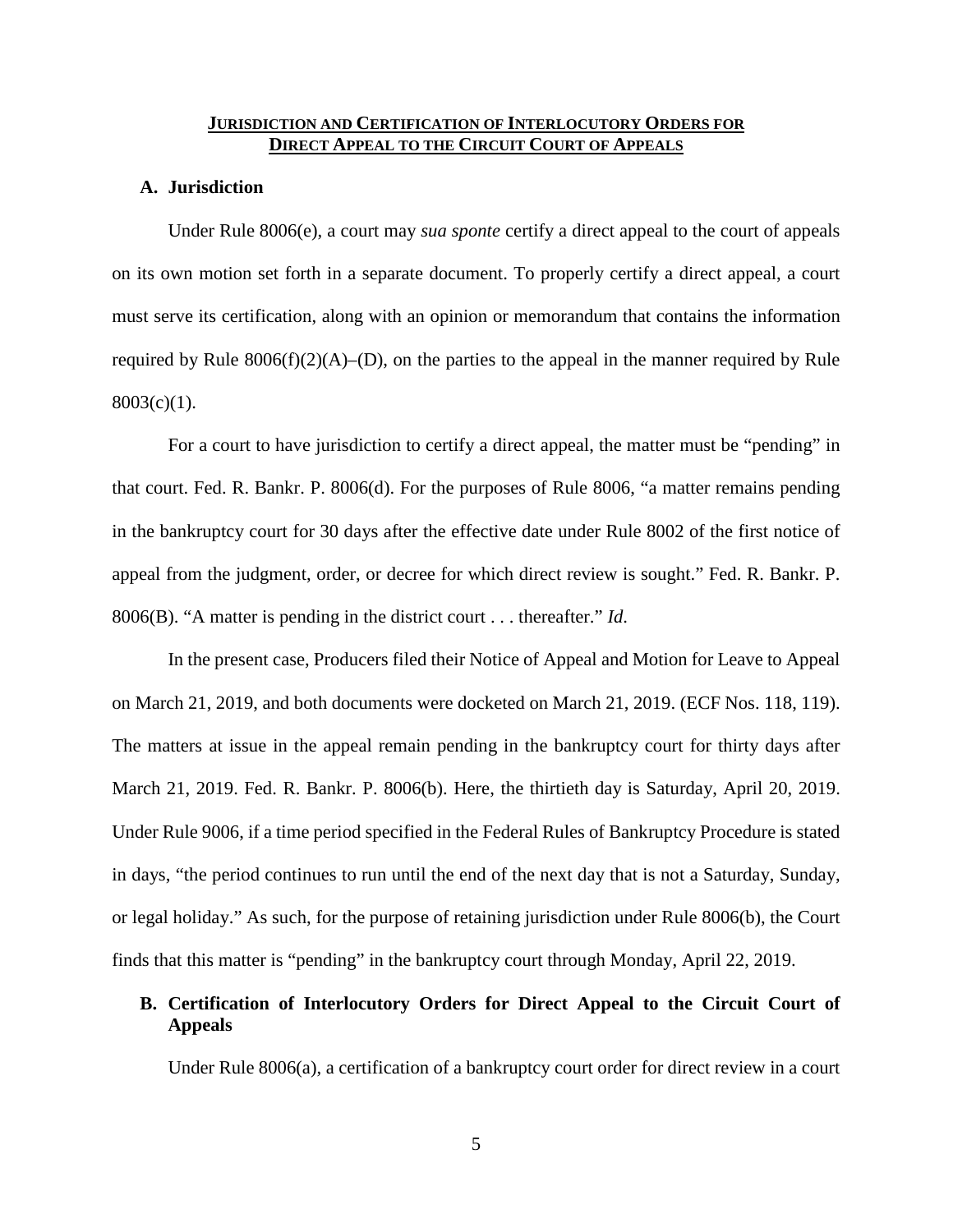of appeals under § 158(d)(2) is effective when: "(1) the certification has been filed; (2) a timely appeal has been taken under Rule 8003 or 8004; and (3) the notice of appeal has become effective under Rule 8002." Rule 8004(a), which explains how to appeal an interlocutory order of a bankruptcy court filed under § 158(a)(3), requires that the party appealing file a notice of appeal and a motion for leave to appeal with the bankruptcy clerk. Under  $\S$  158(a)(3), district courts have jurisdiction to hear appeals of interlocutory orders with leave of court.

The Court agrees with Agent that the Summary Judgment Rulings did not dispose of all claims brought in the adversary proceeding. Therefore, the Summary Judgment Rulings constitute an interlocutory order. Pursuant to Rule 8004, a party may request leave to appeal an interlocutory order of a bankruptcy court by filing a notice of appeal and a motion for leave to appeal with the bankruptcy court. Under  $\S$  158(d)(2), courts of appeals are granted "jurisdiction of appeals described in the first sentence of subsection (a) [of section 158], which covers appeals f**ro**m both final and interlocutory orders." 10 Collier on Bankruptcy **¶** 8004.11 (16th ed. 2019). If the bankruptcy court certifies a direct appeal of an interlocutory order entered by that court, and the circuit court of appeals authorizes the direct appeal, then the requirement to receive leave to appeal an interlocutory order provided under § 158(a)(3) is satisfied. *Id*. (citing Fed. R. Bankr. P. 8004(e)).

Agent's Memorandum on Certification asserts that there is "no appealable order to certify for direct appeal because the district court has not yet ruled on the motion for leave to appeal." (*Agent's Memorandum on Certification*, ECF No. 133). Producers complied with Rule 8004, timely filing their Notice of Appeal and Motion for Leave to Appeal with the bankruptcy court on March 21, 2019. (ECF Nos. 118, 119). As such, this Court finds that if the Fifth Circuit authorizes this Court's certification for direct appeal, then the leave requirement for appeal of an interlocutory order described under 28 U.S.C. § 158(a)(3) is satisfied.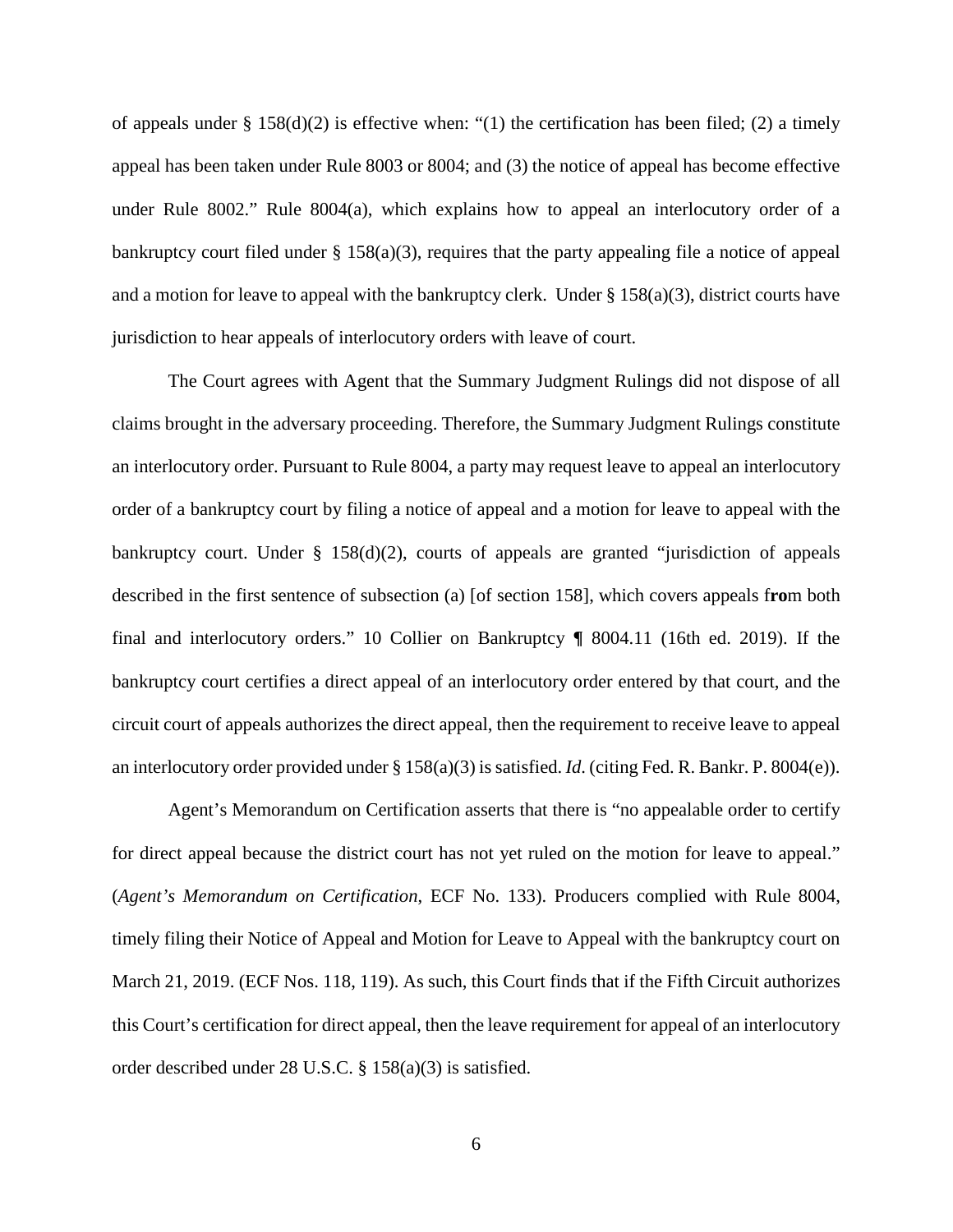#### **INFORMATION REQUIRED BY FED. R. BANKR. P. 8006(F)(2)(A)–(D)**

Rule  $8006(e)(1)$ , which allows a court to certify a direct appeal on its own motion, requires this Court to include the information required by Rule  $8006(f)(2)(A)$ –(D). This information includes the facts necessary to understand the question presented on appeal, the question presented on appeal, the relief sought, and the reasons for the direct appeal as discussed in 28 U.S.C.  $§ 158(d)(2)(A)(i)–(iii).$ 

### **A. The Facts Necessary to Understand the Question Presented (Rule 8006(f)(2)(A))**

On January 12, 2018, Debtor filed a voluntary petition for relief under chapter 11 of the Bankruptcy Code. Pre-petition, Debtor provided midstream transportation services to the oil and gas industry across the United States. Debtor purchased and marketed domestic crude oil and condensate directly from upstream producers. After purchasing oil from upstream producers, Debtor re-sold and delivered aggregated oil to third-party downstream purchasers through trucks and pipeline. Debtor entered into pre-petition agreements with Producers ("Producer Agreements") to purchase oil and gas from wells situated in Texas and Oklahoma. The majority of the upstream producers produced oil and gas in the state of Texas (referred to hereinafter as "Texas Producers"). Pursuant to the Producer Agreements, Debtor purchased and took possession of oil and gas purchased in one month and paid for it in the following month.

On July 23, 2015, Debtor entered into a credit agreement, guarantee agreement, and security agreement with Agent. The security agreement granted Agent a continuing security interest in substantially all of Debtor's assets. Agent executed UCC-1 financing statements with the Delaware Department of State on July 23, 2015 that covered "all assets of Debtor, wherever located, whether now owned and existing or hereafter acquired or coming into existence, together with all proceeds thereof." (*Agent's App'x to MSJ*, Pt. 3, ECF No. 90-4).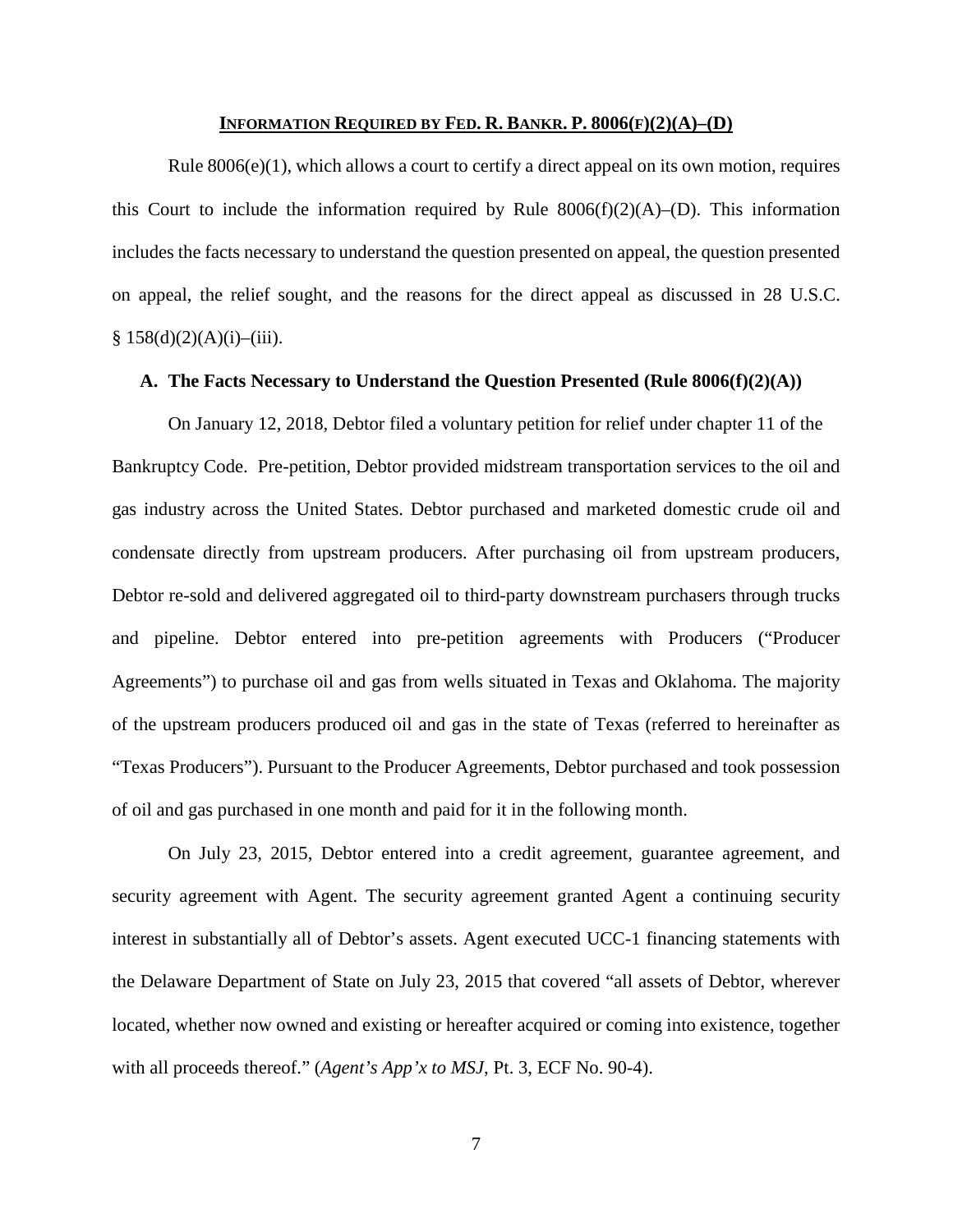In November and December 2017, Debtor defaulted on making payments due under its credit agreement with Agent. When Debtor filed for bankruptcy on January 12, 2018, Debtor had not paid Producers for oil and gas produced in December 2017. Agent and Producers both assert that they have a first priority, perfected lien on the Debtor's collateral as follows: Debtor's accounts receivable owed from downstream purchasers for oil sold; cash and cash equivalents; financial assets; and inventory. Agent initiated this adversary proceeding as a declaratory judgment action to determine extent, validity, and priority of liens in the collateral.

In its Motion for Summary Judgment, Agent argued that, pursuant to the conflict-of-law provision found in Title 6, Section 9-301 of the Delaware Code, Delaware law applies to determine perfection and priority of security interests in Debtor's goods, inventory, accounts, and proceeds. In response, Texas Producers asserted, in relevant part, that they hold an automatically-perfected purchase money security interest ("PMSI") in oil and gas produced in Texas and sold to Debtor in December 2017, along with proceeds thereof, pursuant to a non-standard provision found in Section 9.343 of the Texas Business and Commerce Code. The Court determined that pursuant to Section 9-301 of the Uniform Commercial Code ("UCC"), which is the same in Delaware and Texas, Delaware law controls as to the priority and perfection of liens on proceeds from sale of oil and gas production from Texas wells.

## **B. The Questions Presented on Appeal (Rule 8006(f)(2)(B))**

- **1. Does UCC § 9-301, which is the same in Texas and Delaware, dictate that Delaware law governs perfection and priority of liens between Texas Producers and Agent where the personal property at issue is accounts receivable, cash, cash equivalents, and inventory held by Debtor, an LLC organized under the laws of the state of Delaware?**
- **2. Does UCC § 9-301, which is the same in Texas and Delaware, dictate that the law of the state where Debtor is incorporated determines perfection and priority of security interests among Agent, a secured lender, and Producers of oil and gas in Texas,**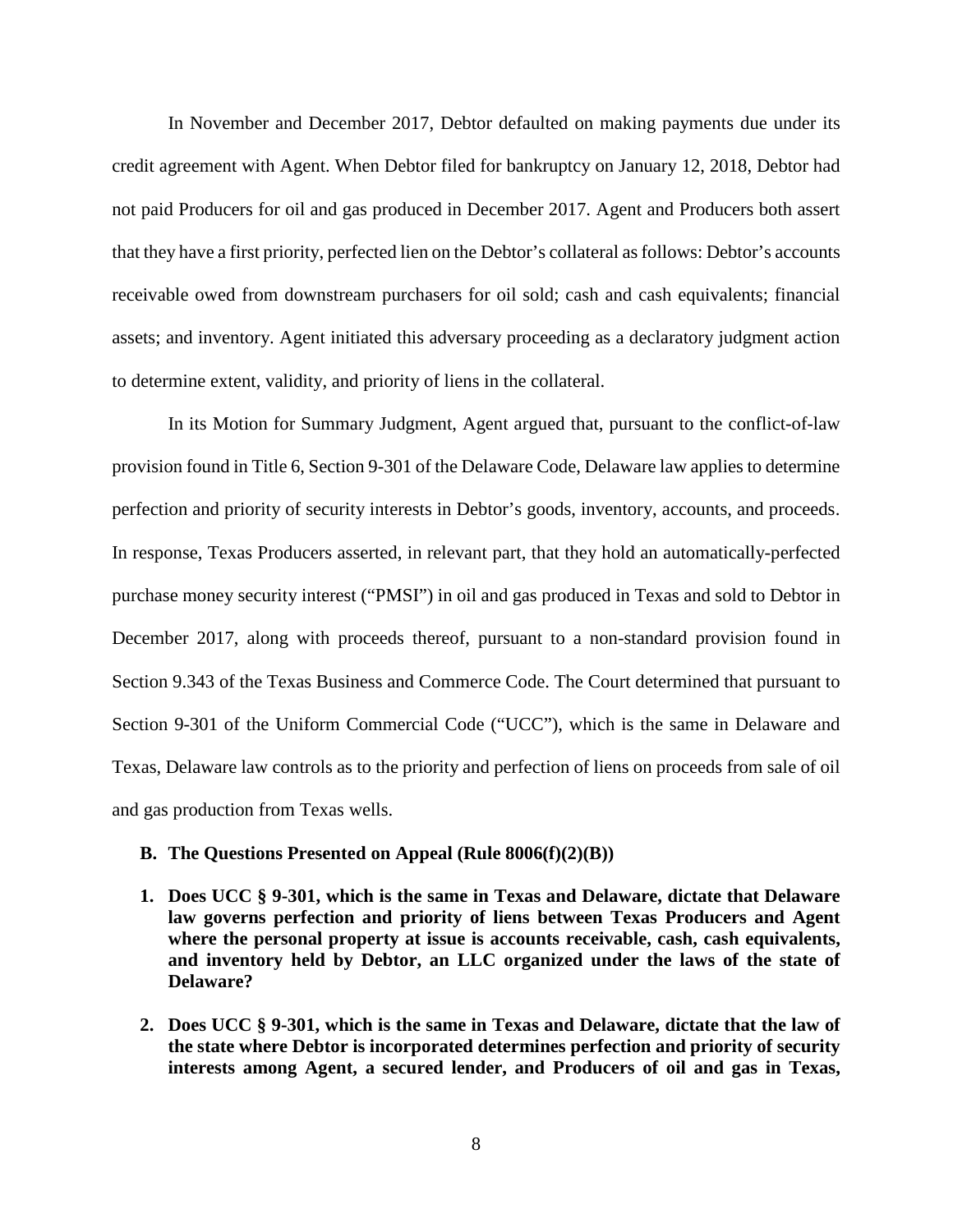# **regardless of the non-standard provision located at Section 9.343 of the Texas Business and Commerce Code?**

Agent argues that because Debtor was organized in Delaware, Delaware law determines perfection and priority. Specifically, Agent cites to Section 9-301 of the UCC ("UCC § 9-301"), which provides "while a debtor is located<sup>[6](#page-8-0)</sup> in a jurisdiction, the local law of that jurisdiction governs perfection, the effect of perfection or nonperfection, and the priority of a security interest in collateral." Del. Code Ann. tit. 6, § 9-301(1) (West 2019); Tex. Bus. & Com. Code Ann. § 9.301(1) (West 2017). Under Delaware law, a security interest in goods, inventory, accounts, and proceeds arises by filing a UCC-1 financing statement with the Delaware Department of State. Del. Code. Ann. tit., § 9-310(a). Because Agent was the first party to file a UCC-1 financing statement in Delaware on substantially all of Debtor's collateral, Agent asserted, and the Court agreed, that Agent's security interest primes liens asserted by Producers.

Producers argue that they have an automatically-arising PMSI in Debtor's oil, gas, and proceeds thereof for oil produced in Texas that arises under a non-standard provision of Texas's adopted version of the UCC located at Section 9.343 of the Texas Business and Commerce Code ("Texas § 9.343"). Producers contend that their PMSI primes any security interest held by Agent. Section 9.343(a) of the Texas Business and Commerce Code provides a security interest in favor of interest owners, as secured parties, to secure the obligations of the first purchaser of oil and gas production, as debtor, to pay the purchase price. Producers contend that Texas § 9.343 determines perfection and priority of liens for oil produced in Texas, not UCC § 9-301.

<span id="page-8-0"></span><sup>&</sup>lt;sup>6</sup> The location of a registered organization is defined in UCC  $\S$  9-307(e), which states, "a registered organization that is organized under the law of the state is located in that state." Del. Code Ann. tit. 6, § 9-307(e); Tex. Bus. & Com. Code Ann. § 9.307(e).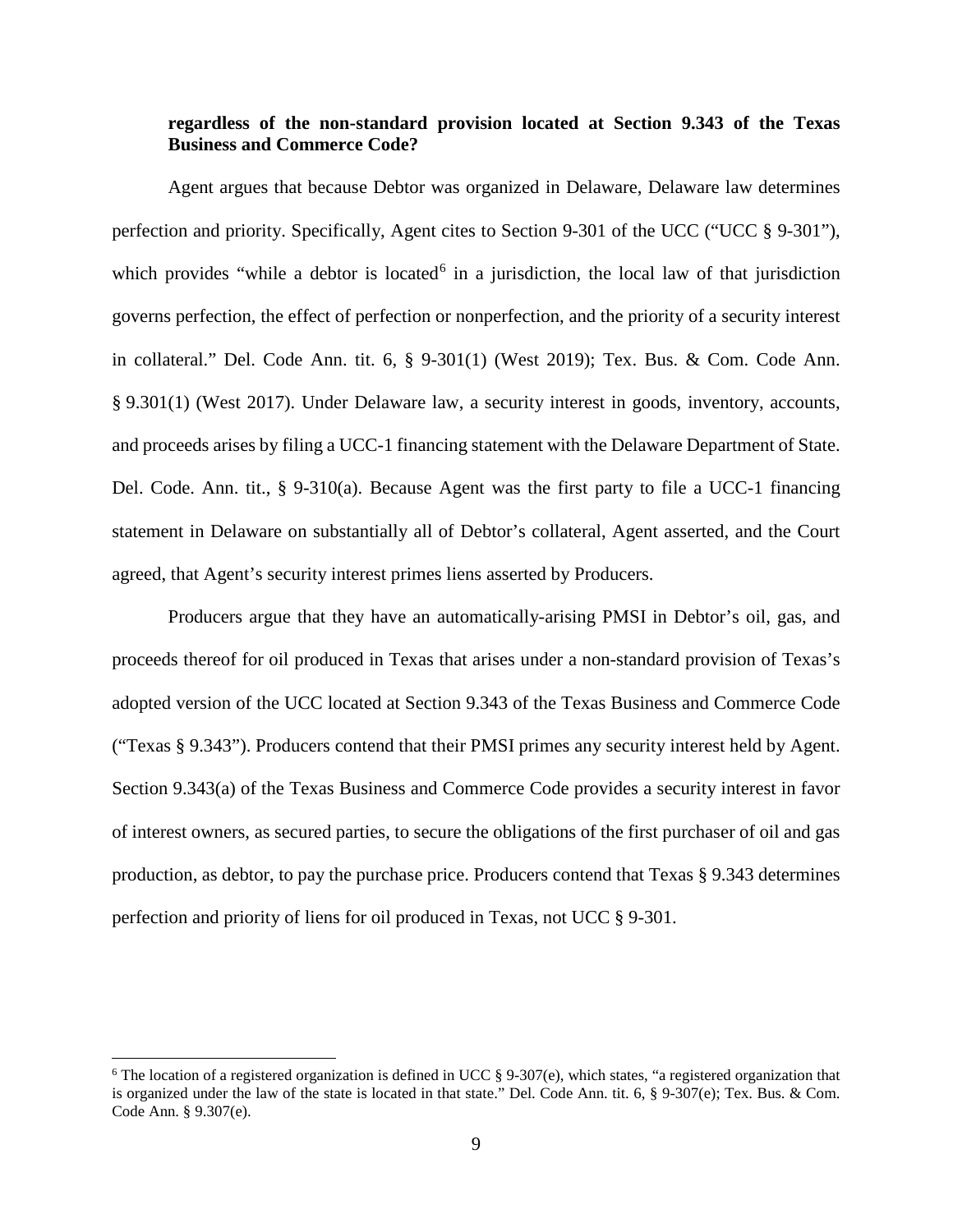## **C. The Relief Sought (Rule 8006(f)(2)(C))**

Producers seek the District Court's determination that this Court erred in determining that Delaware law (and the Delaware UCC) governed the perfection and priority of liens between the Producers and Agent. (ECF No. 123). Producers also seek the District Court's determination that this Court erred in determining that Texas § 9.343 does not provide a lien to the Producers that is superior to that of Agent. (*Id*.)

# **D. Reasons Why Direct Appeal Should Be Allowed, Including Circumstances Specified in 28 U.S.C. § 158(d)(2)(A)(i)–(iii)**

This Court may authorize a direct appeal to the Fifth Circuit if it certifies that:

- (i) the judgment, order, or decree involves a question of law as to which there is no controlling decision of the court of appeals for the circuit or of the Supreme Court of the United States, or involves a matter of public importance;
- (ii) the judgment, order, or decree involves a question of law requiring resolution of conflicting decisions; or
- (iii) an immediate appeal from the judgment, order, or decree may materially advance the progress of the case or proceeding in which the appeal is taken;

and if the court of appeals authorizes the direct appeal of the judgment, order, or decree.

28 U.SC. § 158(d)(2)(A)(i)–(iii). "If any of the four conditions precedent are met, the bankruptcy court *shall* make the certification per § 158(d)(2)(B)(ii)." *In re Adkins*, 517 B.R. 698, 699 (Bankr. N.D. Tex. 2014).

Pursuant to  $\S$  158(d)(2)(A)(i), the first issue is whether this Court's Summary Judgment Rulings involve a question of law as to which there is no controlling decision of the court of appeals for the circuit or of the Supreme Court of the United States, or whether the order involves a matter of public importance. First, this Court certifies that the questions presented on appeal are questions of law to which there is there is no controlling decision of the Fifth Circuit or the United States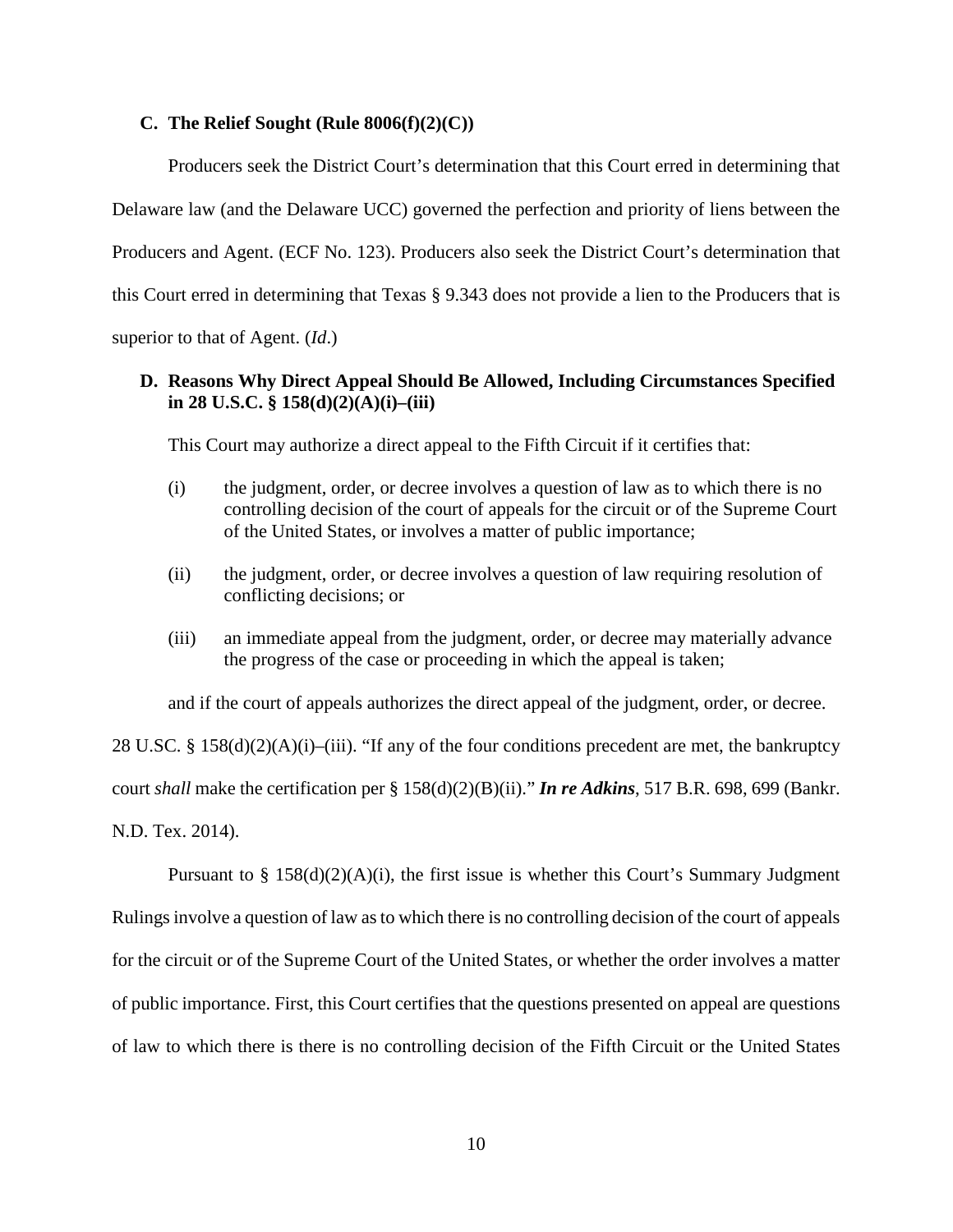Supreme Court.<sup>[7](#page-10-0)</sup> Second, resolution of the legal issues presented is of public importance. In its Summary Judgment Rulings, the Court determined that UCC § 9-301, which deals with conflicts of law, required the Court to apply Delaware law, not Texas law, to determine perfection and priority of liens among Agent and Texas Producers because the Debtor is an LLC organized under Delaware law. The Fifth Circuit's determination of whether the choice of law provision in UCC § 9-301 trumps Texas § 9.343 is a matter of public importance for the Texas Producers in this case, and for producers of oil and gas in Texas generally, particularly in circumstances where Texas producers provide oil and gas to debtors that are organized outside of Texas.

The next issue under §  $158(d)(2)(A)(ii)$  is whether this case involves resolution of conflicting decisions. Here, there are no conflicting decisions. As such, this subsection does not justify certification.

The final issue under  $\S$  158(d)(2)(iii) is whether an immediate appeal would materially advance the process of the case. An immediate appeal would advance the outcome of Debtor's bankruptcy case. In its bankruptcy case, Debtor has a defined set of assets that are eligible for distribution among creditors. The adversary proceeding here between Agent and Producers serves as a declaratory judgment action to determine extent, validity, and priority of liens in substantially all of those assets. Determination of the questions of law posed in this Memorandum Opinion will provide Debtor with the finality necessary to ascertain whether Agent or Texas Producers have a perfected, first priority lien on Debtor's assets.

#### **COPIES OF ORDER AND MEMORANDA**

Attached as "Exhibit A" is the Court's Memorandum Opinion Granting, In Part and

 $\overline{a}$ 

<span id="page-10-0"></span>**<sup>7</sup>** The United States Bankruptcy Court for the District of Delaware analyzed similar issues of law in *Arrow Oil & Gas, Inc. v. SemCrude, L.P. (In re SemCrude, L.P.)*, 407 B.R. 112 (Bankr. D. Del. 2009). Although this Court performed an independent analysis and did not rely on *SemCrude* to determine the relevant questions of law in its Summary Judgment Rulings, Producers contend that the Court's Summary Judgment Rulings rely improperly on *SemCrude*.